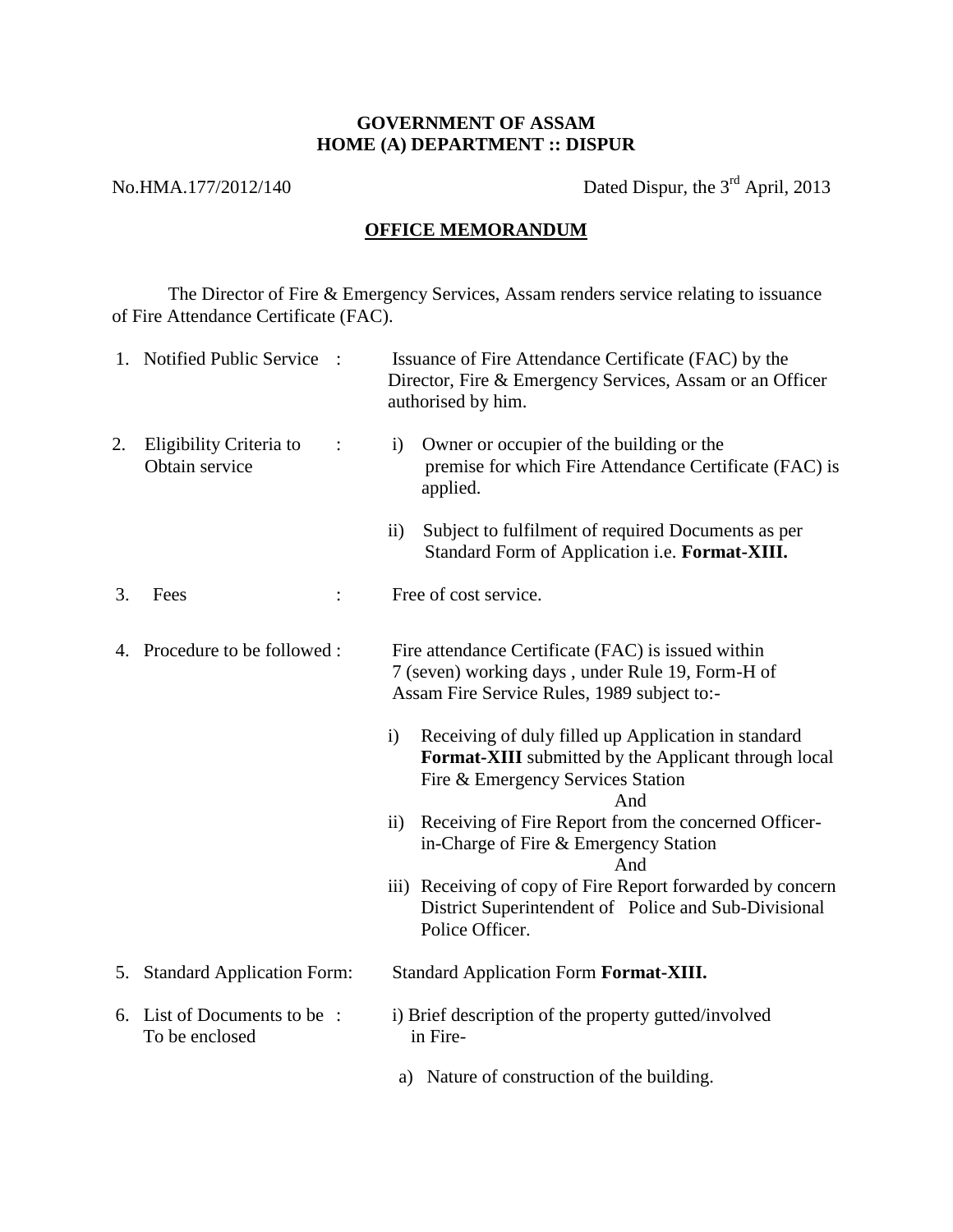|                             |               | b) Height of the building.                                                                                 |
|-----------------------------|---------------|------------------------------------------------------------------------------------------------------------|
|                             |               | c) Nos. of Floor.                                                                                          |
|                             |               | d) Covered Floor Area.                                                                                     |
|                             |               | e) Description of internal contents.                                                                       |
|                             |               | ii) Documentary / Evidential proof of Property<br>gutted/involved in Fire :-                               |
|                             |               | Holding No. of the building<br>a)                                                                          |
|                             |               | Insurance policy,<br>b)                                                                                    |
|                             |               | Fire Safety N.O.C./ Trade License/ any other License<br>C)<br>or Permission etc. from concerned authority. |
| 8. Citizen Charter          | $\sim$ $\sim$ | Annexed.                                                                                                   |
| 9. Standard F.A.C. format : |               | Form-H (annexed).                                                                                          |

# **Sd/- Shri Sailesh**

Principal Secretary to the Govt. of Assam Home & Political Department

No.HMA.177/2012/140 Dated Dispur, the 3<sup>rd</sup> April, 2013 Copy to:-

1. The Director General of Police, Assam, Ulubari, Guwahati-7.

- 2. The Principal Secretary to the Govt. of Assam AR & T Department, Dispur, Guwahati-6.
- 3. The Commissioner & Secretary to Chief Minister, Assam, Chief Minister's Secretariat, Dispur, Guwahati-6.
- 4. The Director, Fire & Emergency Services, Assam, Panbazar, Guwahati-1.
- 5. The S.O. to Chief Secretary, Assam, Dispur, Guwahati-6.
- 6. P.S. to Principal Secretary, Home & Political Department, Dispur, Guwahati-6.
- 7. P.S to Secretary, Home & Political Department, Dispur, Guwahati-6.
- 8. P.A. to Secretary, Home & Political Department, Dispur, Guwahati-6.

By order etc.,

Joint Secretary to the Govt. of Assam Home(A) Department.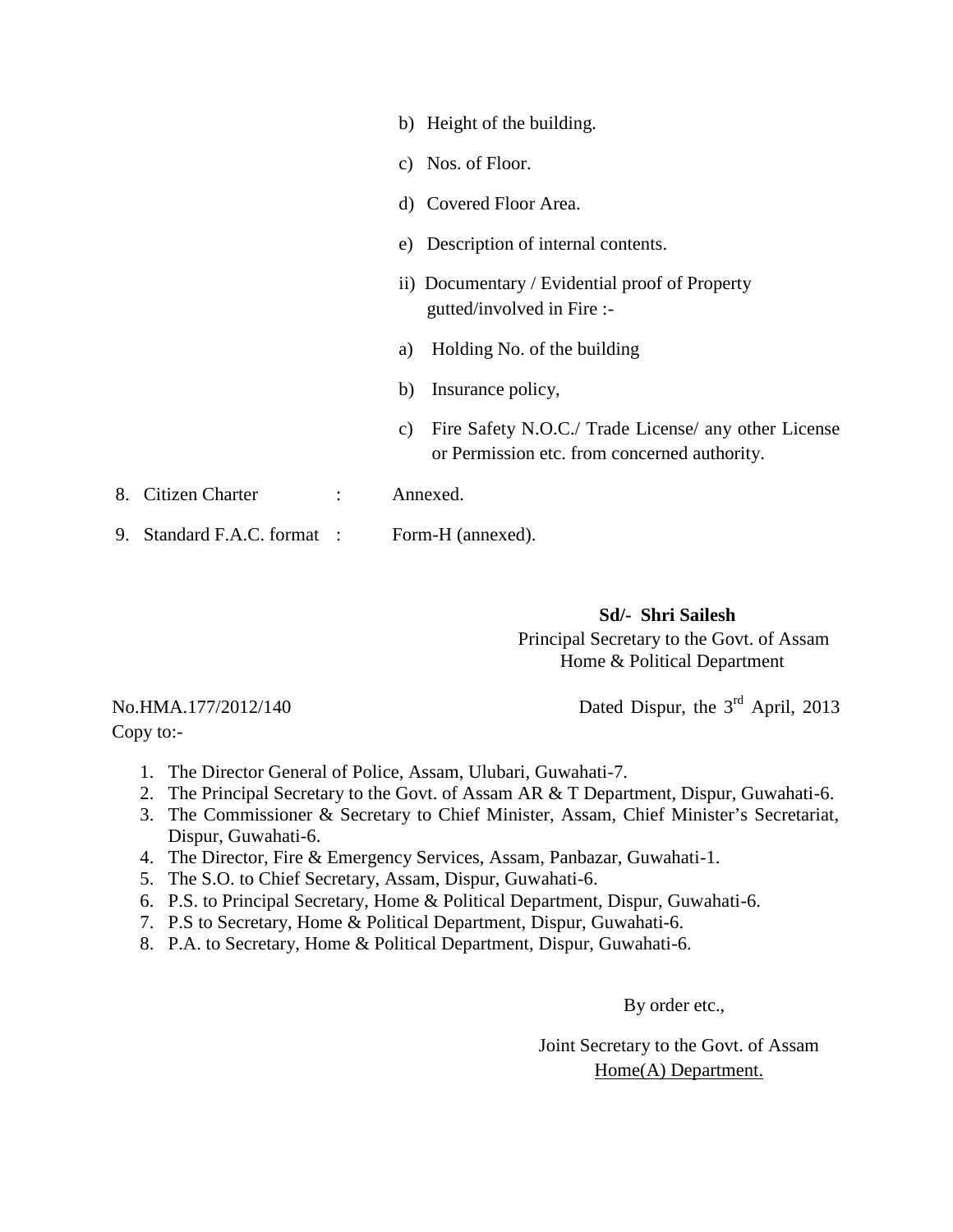# **GOVERNMENT OF ASSAM HOME (A) DEPARTMENT:: DISPUR**

NO.HMA.177/2012/139 Dated Dispur, the 3<sup>rd</sup> April, 2013

## **OFFICE MEMORANDUM**

The Director, Fire & Emergency Services, Assam renders service relating to Renewal of No Objection Certificate (NOC) for fire safety.

| 1. Notified Public Service                   |                | 31 <sup>st</sup><br><b>NOC</b><br>before<br>of<br>March<br>Renewal<br>of<br>every calendar<br>year by the Director, Fire &<br>Emergency Services, Assam or an officer authorized<br>by him.                                                                                                                                                                                                                                                                                                   |
|----------------------------------------------|----------------|-----------------------------------------------------------------------------------------------------------------------------------------------------------------------------------------------------------------------------------------------------------------------------------------------------------------------------------------------------------------------------------------------------------------------------------------------------------------------------------------------|
| 2. Eligibility Criteria to<br>Obtain service | $\ddot{\cdot}$ | Owner or occupier of the building or premise having<br>NOC for Fire Prevention & Fire Safety issued by<br>Director, Fire & Emergency Services, Assam or an<br>Officer authorized by him.                                                                                                                                                                                                                                                                                                      |
| 3. Fees                                      |                | Free of Cost Service.                                                                                                                                                                                                                                                                                                                                                                                                                                                                         |
| 4. Procedure to be followed :                |                | (a) The applicant will have to apply in standard<br>application format in Format XII to the<br>Director, Fire & Emergency Services, Assam<br>for Renewal of NOC.<br>(b) On receipt of application, inspection of the<br>premises will be carried out by the Nominated<br>Authority/ Designated Public Servant within<br>7(seven) Working Days from the date of receipt<br>of Application.<br>(c) On receipt of satisfactory Inspection Report,<br>Renewed NOC will be issued within 7 (seven) |
|                                              |                | working days from the date of inspection.<br>(d) If the Inspection Report of inbuilt/existing Fire<br>Prevention & Fire Safety Measure is found to be<br>unsatisfactory the<br>nominated<br>authority/<br>designated public servant will record it in                                                                                                                                                                                                                                         |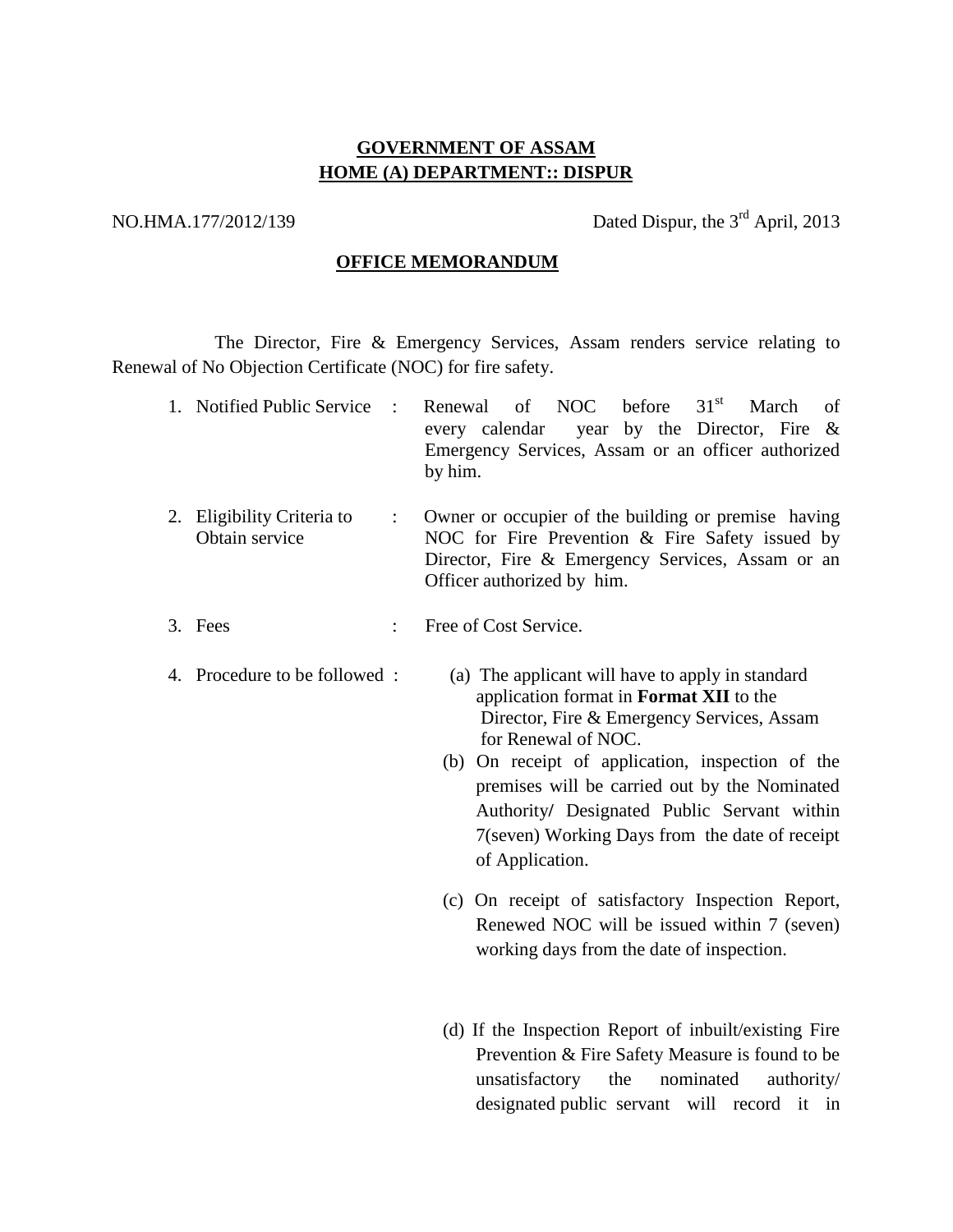writing and will give Notice to the Applicant for taking the measures for necessary rectification of inadequacy of Existing/Inbuilt Fire Prevention & Fire Safety Measures within a stipulated time under Rule-10(1), Form-A; 10(2), Form-B; 10(3) Form-C; 10(4); Form-D The Assam Fire Service Rules, 1989.

(e) After rectification of Fire Prevention & Fire Safety Measures and on receipt of compliance report for such rectification an inspection will be carried out again by the nominated authority or designated public servant and finally renews the N.O.C. if Inspection Report is satisfactory.

5. Standard Application form : Standard form XII(Annexed)

- 6. Notices Under Assam Fire Service Rules-1989 : Annexed
	- i) Rule  $10(1)$  Form -A. ii) Rule  $10(2)$  – Form -B. iii) Rule  $10(3)$  – Form -C.
	- iv) Rule  $10(4)$  Form -D.
- 7. List of documents to be : Copy of NOC for Fire Prevention & Fire Safety enclosed with renewal Measures along with the duly filled up standard application form Form of Application Form-XII.
- 8. Citizen charter : Annexed
- 9. Standard Renewal of NOC format : Form-'G'. ( Annexed)

**Sd/- Shri Sailesh** Principal Secretary to the Govt. of Assam Home & Political Department.

## Memo No. HMA.177/2012/139-A Dated Guwahati, the 3<sup>rd</sup> April, 2013

#### Copy to:

- 9. The Director General of Police, Assam, Ulubari, Guwahati-7.
- 10. The Principal Secretary to the Govt. of Assam AR & T Department, Dispur, Guwahati-6.
- 11. The Commissioner & Secretary to Chief Minister, Assam, Chief Minister's Secretariat, Dispur, Guwahati-6.
- 12. The Director, Fire & Emergency Services, Assam, Panbazar, Guwahati-1.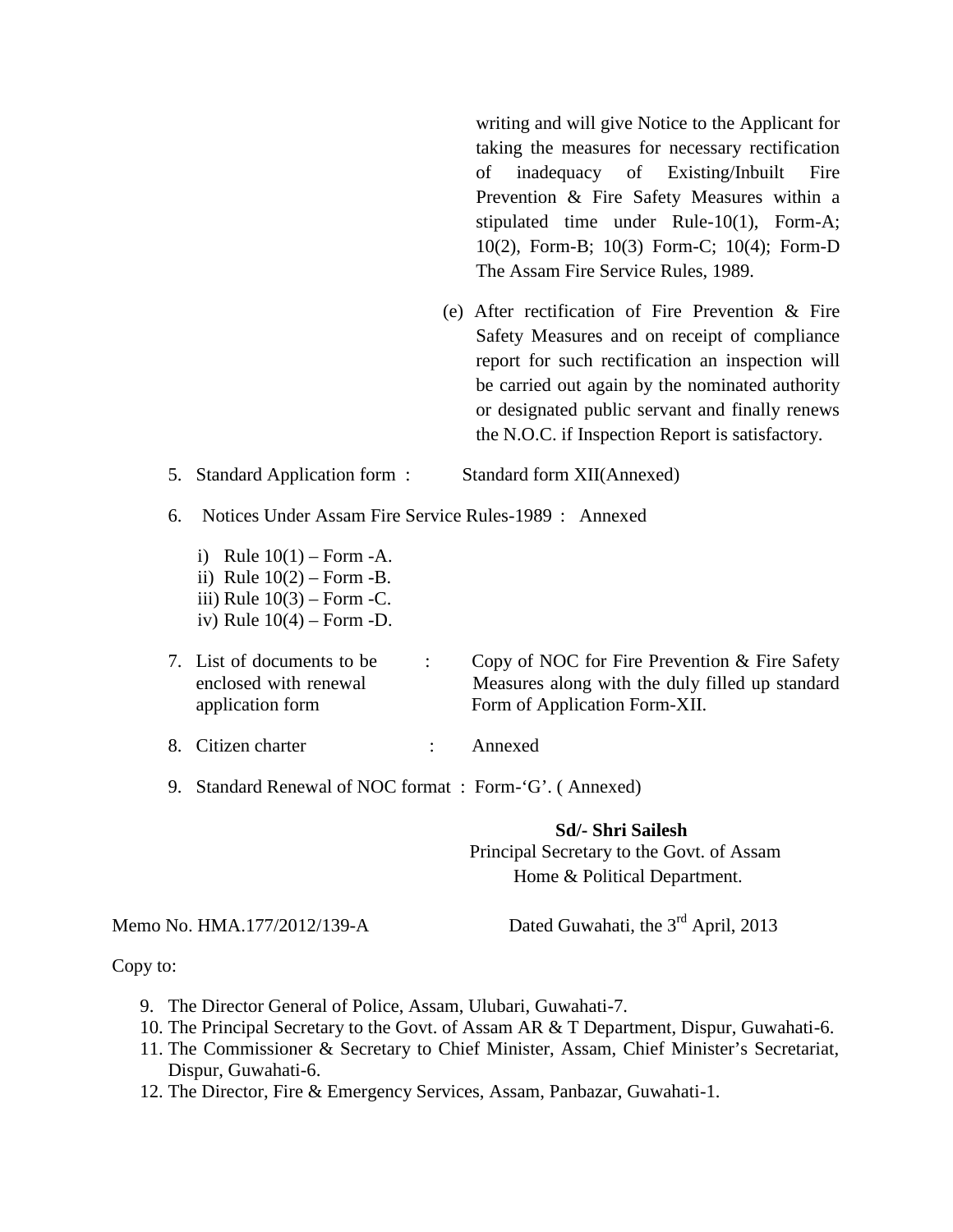13. The S.O. to Chief Secretary, Assam, Dispur, Guwahati-6.

14. P.S. to Principal Secretary, Home & Political Department, Dispur, Guwahati-6.

15. P.S to Secretary, Home & Political Department, Dispur, Guwahati-6.

16. P.A. to Secretary, Home & Political Department, Dispur, Guwahati-6.

17.

By order etc. Joint Secretary to the Govt. of Assam Home (A) Department.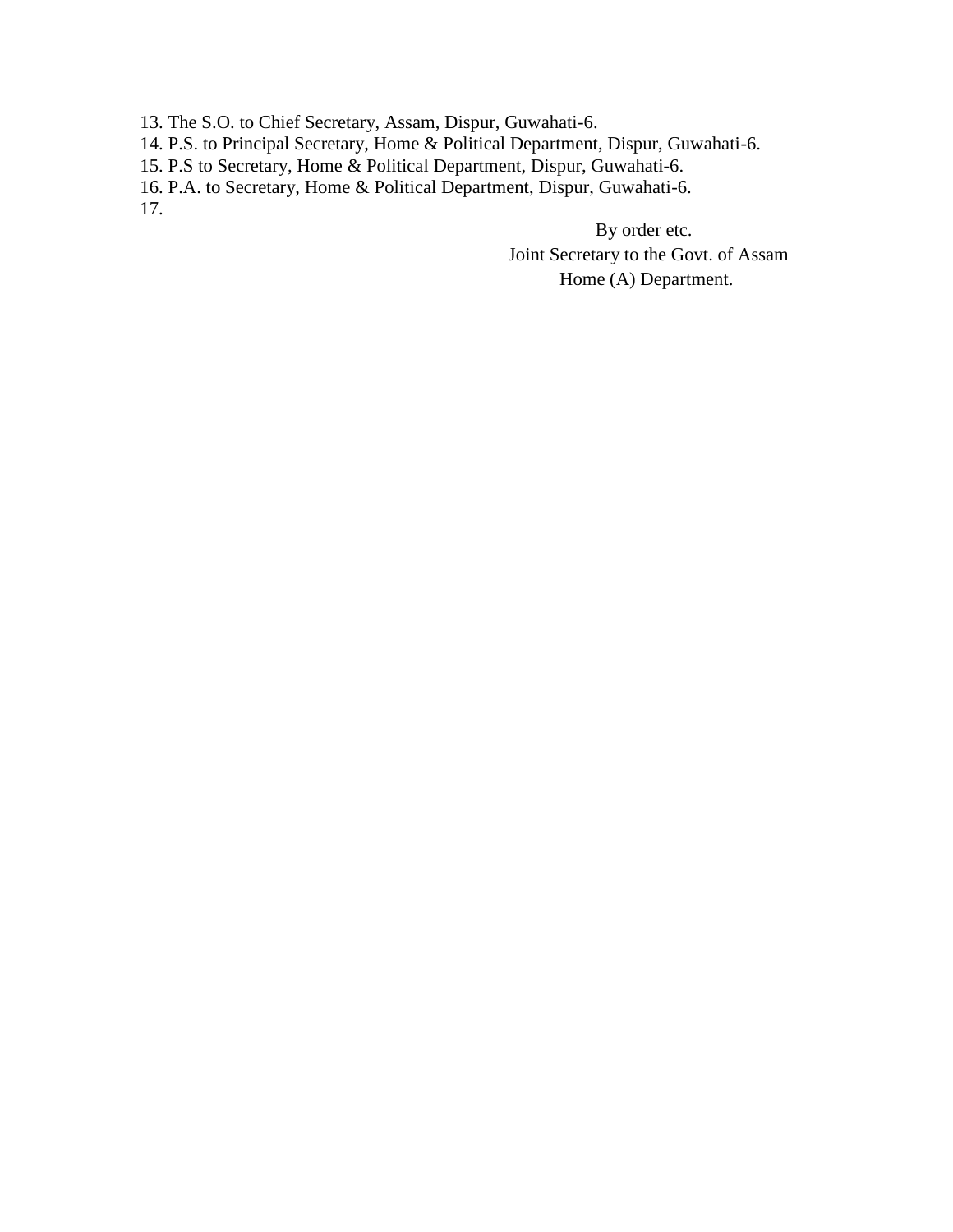## **GOVERNMENT OF ASSAM HOME (A) DEPARTMENT :: DISPUR**

NO.HMA.177/2012/138 Dated Dispur, the 3<sup>rd</sup> April, 2013

### **OFFICE MEMORANDUM**

The Director, Fire & Emergency Services, Assam renders service relating to issuance of No Objection Certificate (NOC) for Fire Prevention & Fire Safety Measures as per under Rule-18(2) of the Assam Fire Service Rules, 1989.

|    | 1. Notified Public Service                | Issuance of No Objection Certificate (NOC) in respect<br>of Fire Prevention & Fire Safety Measures by the<br>Director, Fire & Emergency Services, Assam or an<br>officer authorized by him.                                                                                                                                                                                                                                                                              |
|----|-------------------------------------------|--------------------------------------------------------------------------------------------------------------------------------------------------------------------------------------------------------------------------------------------------------------------------------------------------------------------------------------------------------------------------------------------------------------------------------------------------------------------------|
| 2. | Eligibility Criteria to<br>obtain service | Owner or occupier of the building or premises for<br>$\rm i)$<br>which NOC is applied<br>Subject to fulfillment of required Documents as per<br>$\rm ii)$<br>Standard Form of Application Format- I to X.<br>iii) Implementation of Fire Prevention & Fire Safety<br>Measures as per NBC, Part-IV(Fire Safety) 1983 &<br>Assam Fire & Emergency Service Act-1985 (as<br>Amended in 2012) & Assam Fire Service Rules-<br>1989 and other related Act & Rules and Bye Laws. |
|    | 3 Procedure to be followed                | On receipt of Application duly filled up as per<br>Standard Format-I to X from the Applicant:<br>i) Inspection for Fire Prevention & Fire Safety<br><b>Measures</b><br>Inspection of Premises/Buildings by Nominated<br>Authority/Designated Public Servant or by Director or<br>by any Officer authorized by him as per Rules laid<br>down in The Assam Fire Service Rule-1989 within<br>7(seven) working days from the date of receipt of the<br>application.          |

## **ii) Recommendations for Fire Prevention & Fire Safety Measures :**

On the basis of Inspection, recommendations on measures to be taken for Fire Prevention & Fire safety will be given within 7 (seven) working days from the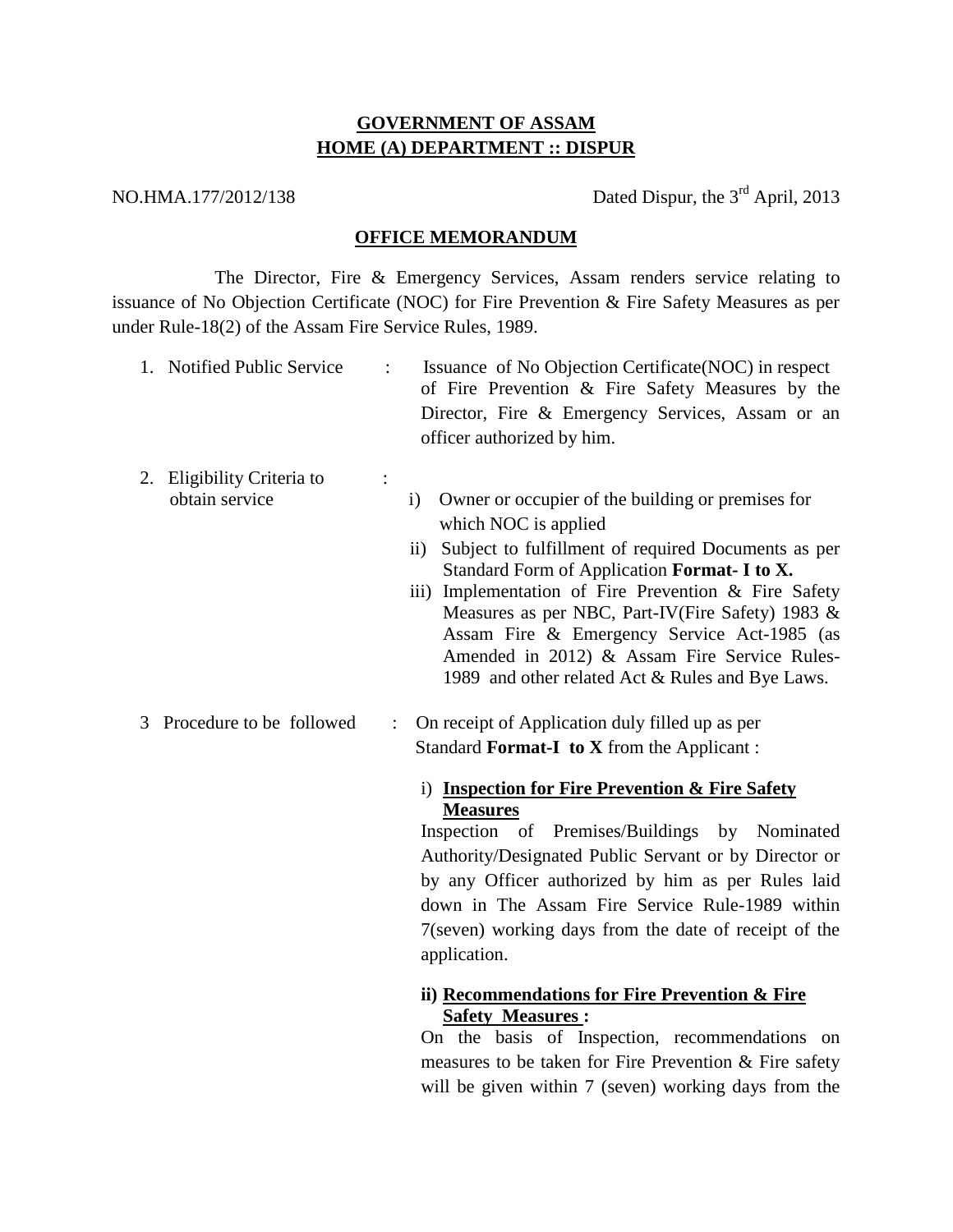date of inspection to the Applicant for necessary implementation by him.

## iii) **Compliance Report after implementation of F.P & F.S Measures and Inspection thereafter**

On receipt of Compliance Report of implementation of the recommendation in Standard **Form -XI** from the Applicant, Inspection of Fire Prevention & Fire safety Measures will be carried out again by the nominated authority or by the Director or an Officer authorized by him within 7 (seven) working days from the date of receipt of the compliance report.

## **iv) No Objection Certificate (N.O.C.) under Rule-18, Form-G, Assam Fire Service Rules-1989**

On being satisfied with the Compliance Report, the Director, Fire & Emergency Services, Assam will issue the NOC within 7 days of receipt of the Compliance Report.

If the Compliance report is not satisfactory, the Director, Fire & Emergency Services, Assam may ask the applicant to rectify the defects within a stipulated period and only after receipt of the satisfactory Compliance Report will give the NOC.

- 4. Fees : Free of cost service.
- 5. Standard Application Format : Format I-XI . (Annexed).
- 6. Notices under Assam Fire : Annexed Service Rules, 1989
	- (i) Rule  $10 (1) Form A$
	- (ii) Rule  $10(2) Form B$
	- (iii) Rule 10 (3) Form C
	- (iv) Rule 10 (4) Form D